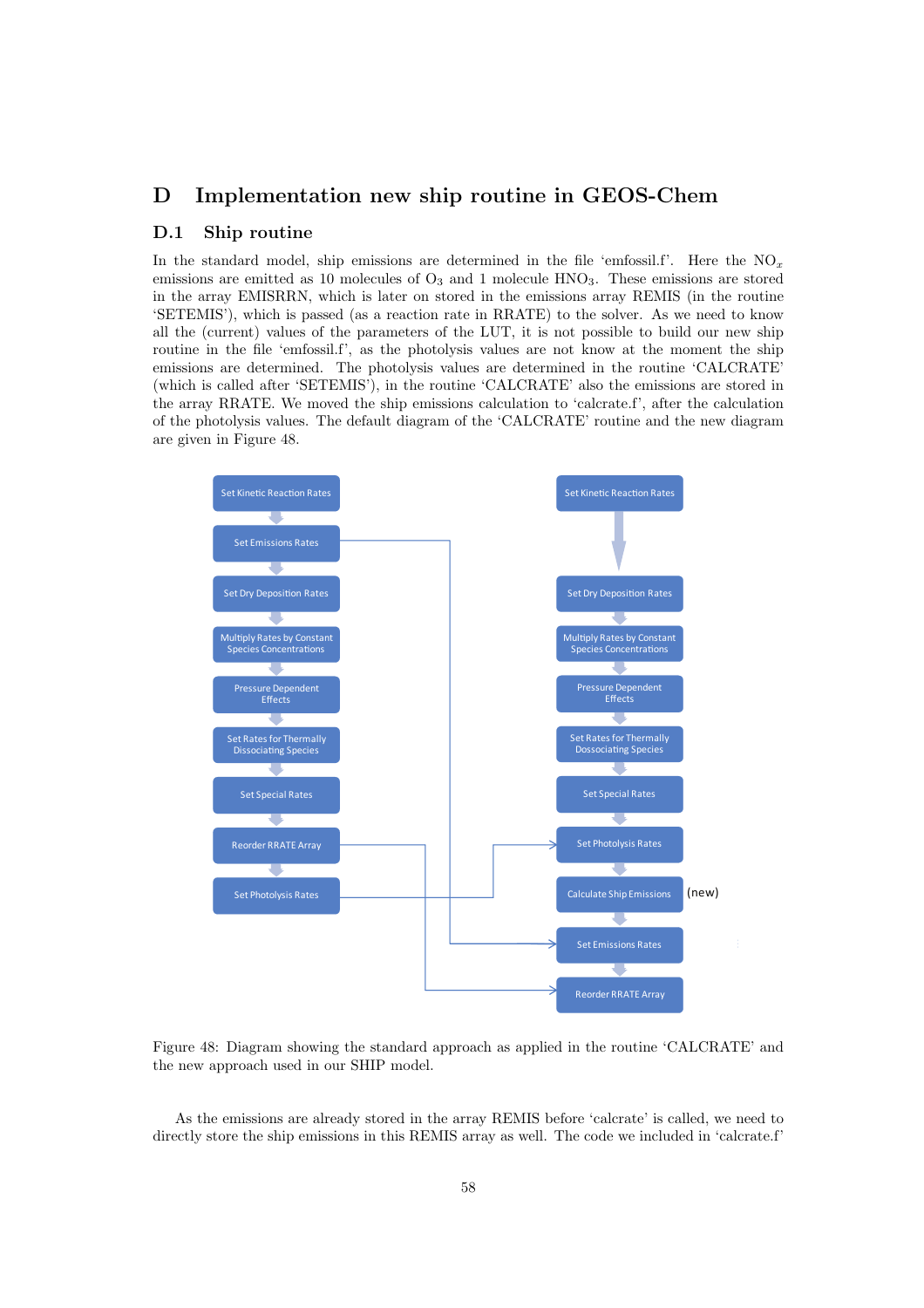is based on the original code in 'emfossil.f' and 'setemis.f' and is given below.

```
C**********************************************************************
                  C UPDATE SHIP EMISSIONS NOW THAT J-VALUES ARE KNOWN
C**********************************************************************
DO KLOOP = 1, KTLOOP
c JLOOP = LREORDER( KLOOP + JLOOPLO )
           JLOOP = KLOOP + JLOOPLO
           ! I-J-L indices
IX = IXSAVE(JLOOP)
IY = IYSAVE(JLOOP)
           IZ = IZSAVE(JLOOP)
           !-----------------------------------------------------------
           ! Add ship emissions (gvinken, 08/2010)
           !-----------------------------------------------------------
! DO it only once (1st level)
           IF ( IZ == 1 ) THEN
               ! Emission timestep [s]
DTSRCE = GET_TS_EMIS() * 60d0
               ! Surface area of grid box
              AREA_CM2 = GET_AREA_CM2( IY )
              NN = IDTNOX
              ! Reset
              SHIP = ODO! handle global inventory first
              IF ( LEDGARSHIP ) THEN
               ! Get SHIP EDGAR emissions for NOx [molec/cm2/s]
       SHIP = GET_EDGAR_NOx( IX, IY,
& MOLEC_CM2_S=.TRUE., SHIP=.TRUE.)
               ! ICOADS ship emissions (cklee,7/09/09)
ELSE IF ( LICOADSSHIP ) THEN
                   ! Get ICOADS emissions for NOx [molec/cm2/s]
SHIP = GET_ICOADS_SHIP( IX, IY, NN, MOLEC_CM2_S=.TRUE. )
              ENDIF
               ! Overwrite Europe
IF ( LEMEPSHIP ) THEN
       ! Prevent overwriting ICOADS data with a 0 value from EMEP
IF ( (GET_EUROPE_MASK( IX, IY ) > 0d0) .and.
& (IX .gt. 61) .and. (IY .lt. 80)) THEN
                  ! Get SHIP EMEP emissions for NOx [molec/cm2/s]
SHIP = GET_EMEP_ANTHRO( IX, IY, NN, SHIP=.TRUE.)
                ENDIF
              ENDIF
               ! Convert molec/cm2/s to kg/box/timestep to get same
              ! units as EMISRN, ie default GEIA emiss (phs, 7/9/09)
              SHIP = SHIP * ( DTSRCE * AREA_CM2 ) / XNUMOL(NN)
               ! Add possible scaling of NOx emissions
              SHP = SHIP * NOx SCALINGCALL INTERPOLATE_LUT(IX,IY,CBLK(KLOOP,IDO3),
      & CBLK(KLOOP,IDCO),DENAIR(KLOOP),fraction_nox,<br>
& int one)
                              \mathtt{int\_ope})!=============================================
! STORE EMISSIONS DIRECTLY IN REMIS ARRAY, based on setemis.f
               !=============================================
               !===========================================================
! For GEOS-3: distribute surface emissions throughout the
! entire boundary layer. Define some variables here.
               ! (bdf, 6/15/01)
```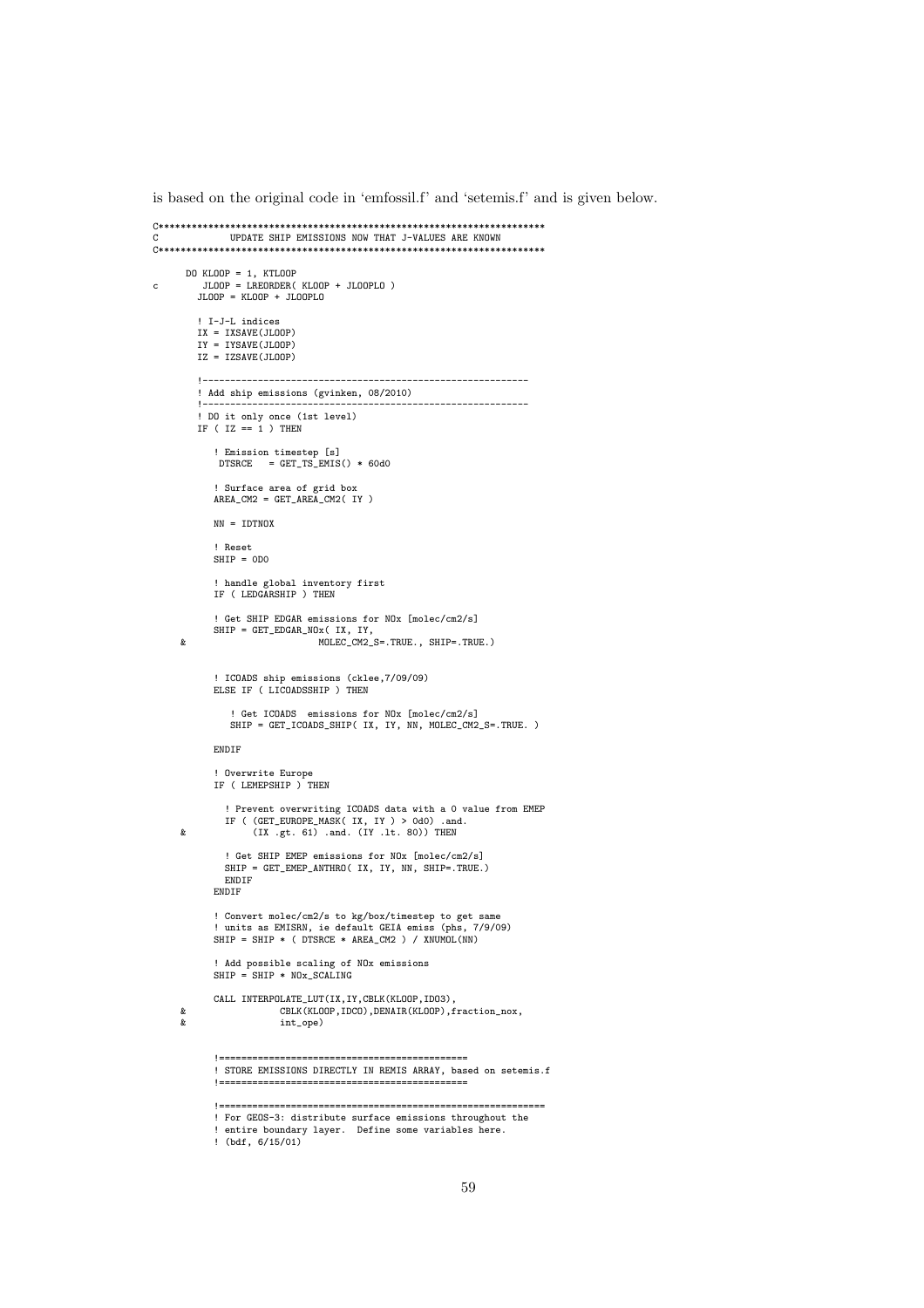```
!===========================================================
       ! Top level of the boundary layer
        ! guard for b.l. being in first level.
TOP = FLOOR( GET_PBL_TOP_L( IX, IY ) )
       IF ( TOP == 0 ) TOP = 1! Check for possible emissions above PBL (phs, 27/10/09)
        ! Not necessary as ship emissions occur only in lowest level
!TOPMIX = MIN( TOP, NOXEXTENT )
       ! Add option for non-local PBL (Lin, 03/31/09)
       IF (LNLPBL) TOP = 1
        ! Pressure thickness of entire boundary layer [hPa]
       TOTPRES = GET\_PEDGE(IX, IY, 1) - GET\_PEDGE(IX, IY, TOP+1)!========================================================
        ! SHIP NOx emissions [molec/box/s]
        ! Distribute emissions thru the entire boundary layer
                !========================================================
       ! COEF1 = molecules of emission species / molecules of tracer
       COEF1 = 1.0 + CTRMB(NN, IDEMIS(NN))! Loop over the boundary layer
DO L = 1, TOP
JLOOP = JLOP(IX,IY,L)
EMIS_BL = 0d0
          IF ( JLOOP /= 0 ) THEN
              ! Thickness of level L [mb]
             DELTPRES = GET_PEDGE(IX,IY,L) -
& GET_PEDGE(IX,IY,L+1)
              ! Add option for non-local PBL (Lin, 03/31/09)
              IF (LNLPBL) DELTPRES = TOTPRES
              ! Of the total anthro NOx, the fraction DELTPRES/TOTPRES
              ! goes into level L, since that is the fraction of the
! boundary layer occupied by level L. Also divide NOx
              ! by COEF1 to convert from [molec NOx/box/s] to
              ! [molec NO/box/s], which is really what gets emitted.
              !
! Convert SHIP (kg/box/timestep) to the REMIS format
              ! (molec NO/box/s) and multiply by the fraction of NOx
              ! remaining
EMIS_BL = ( (SHIP*fraction_nox* XNUMOL(NN) / DTSRCE )
& / COEF1 ) * ( DELTPRES / TOTPRES )
              ! Convert anthro NOx emissions from [molec NO/box/s]
! to [molec NO/cm3/s] and add to the REMIS array
REMIS(JLOOP,IDENOX) = REMIS(JLOOP,IDENOX) +
& EMIS_BL / VOLUME(JLOOP)
          ENDIF
       ENDDO
                    !========================================================
        ! SHIP HNO3 emissions [molec/box/s]
        ! Distribute emissions thru the entire boundary layer
        !========================================================
       NN = TDTHNO3! COEF1 = molecules of emission species / molecules of tracer
       COEF1 = 1.0 + CTRMB(NN, IDEMIS(NN))! Loop over the boundary layer
DO L = 1, TOP
JLOOP = JLOP(IX,IY,L)
EMIS_BL = 0d0
          IF ( JLOOP /= 0 ) THEN
             ! Thickness of level L [mb]
             DELTPRES = GET_PEDGE(IX, IY, L) -
```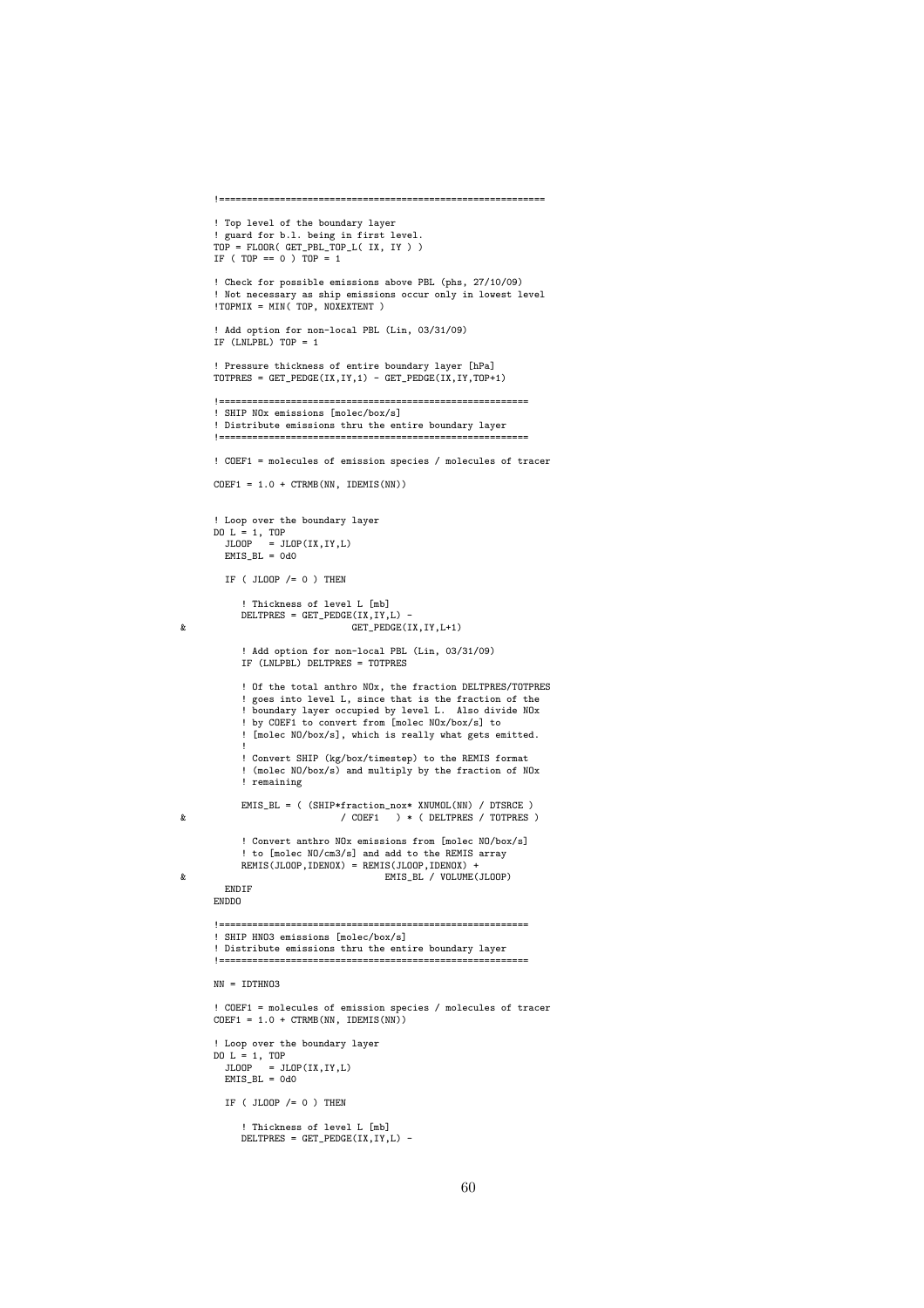## & GET\_PEDGE(IX,IY,L+1)

```
! Add option for non-local PBL (Lin, 03/31/09)
            IF (LNLPBL) DELTPRES = TOTPRES
            ! Of the total ship HNO3, the fraction DELTPRES/TOTPRES
              goes into level L, since that is the fraction of the
              boundary layer occupied by level L. Also divide HNO3
              by COEF1 to convert from [molec NOx/box/s] to
             ! [molec NO/box/s], which is really what gets emitted.
             !
! Convert SHIP (kg/box/timestep) to the REMIS format
            ! (molec NO/box/s) and multiply by the 1 - fraction of
             ! NOx remaining
EMIS_BL = ( (SHIP*(1D0 - fraction_nox)* XNUMOL(NN)<br>& / DTSRCE )
& / COEF1 ) * ( DELTPRES / TOTPRES )
            ! Convert ship HNO3 emissions from [molec NO/box/s]
            ! to [molec NO/cm3/s] and store in the REMIS array
            REMIS(JLOOP, IDEHNO3) = REMIS(JLOOP, IDEHNO3) +
& EMIS_BL / VOLUME(JLOOP)
        ENDIF
      ENDDO
                                                !========================================================
       ! SHIP O3 emissions [molec/box/s]
        Distribute emissions thru the entire boundary layer
       !========================================================
      NN = IDTOX
       ! COEF1 = molecules of emission species / molecules of tracer
COEF1 = 1.0 + CTRMB(NN, IDEMIS(NN))
        Loop over the boundary layer
       DO L = 1, TOP
JLOOP = JLOP(IX,IY,L)
EMIS_BL = 0d0
        IF ( JLOOP /= 0 ) THEN
             ! Thickness of level L [mb]
            DELTPRES = GET_PEDGE(IX, IY, L) -& GET_PEDGE(IX,IY,L+1)
            ! Add option for non-local PBL (Lin, 03/31/09)
            IF (LNLPBL) DELTPRES = TOTPRES
             ! Of the total ship O3, the fraction DELTPRES/TOTPRES
              goes into level L, since that is the fraction of the
             ! boundary layer occupied by level L. Also divide O3
! by COEF1 to convert from [molec NOx/box/s] to
             ! [molec NO/box/s], which is really what gets emitted.
             !
             ! Convert SHIP (kg/box/timestep) to the REMIS format
            ! (molec NO/box/s)
            EMIS<sub>-BL</sub> = ( (int<sub>-</sub>ope * SHIP * XNUMOL(NN)
\begin{array}{c|c}\n\hline\n\text{R} & \text{P} \\
\hline\n\text{R} & \text{P} \\
\hline\n\end{array}) * ( DELTPRES / TOTPRES )
             ! Convert ship O3 emissions from [molec NO/box/s]
! to [molec NO/cm3/s] and store in the REMIS array
            REMIS(JLOOP,IDEOX) = REMIS(JLOOP,IDEOX) +
& EMIS_BL / VOLUME(JLOOP)
        ENDIF
      ENDDO
       !===================================================
       ! Update diagnostics
       !===================================================
!ND36 = Anthro source diagnostic...store as [molec/cm2]
       !and convert to [molec/cm2/s] in DIAG3.F
IF ( ND36 > 0 ) THEN
          AD36(IX, IY, IDEHNO3) = AD36(IX, IY, IDEHNO3) + SHIP *& (1D0 - fraction_nox) *
& XNUMOL(IDTHNO3) / AREA_CM2
```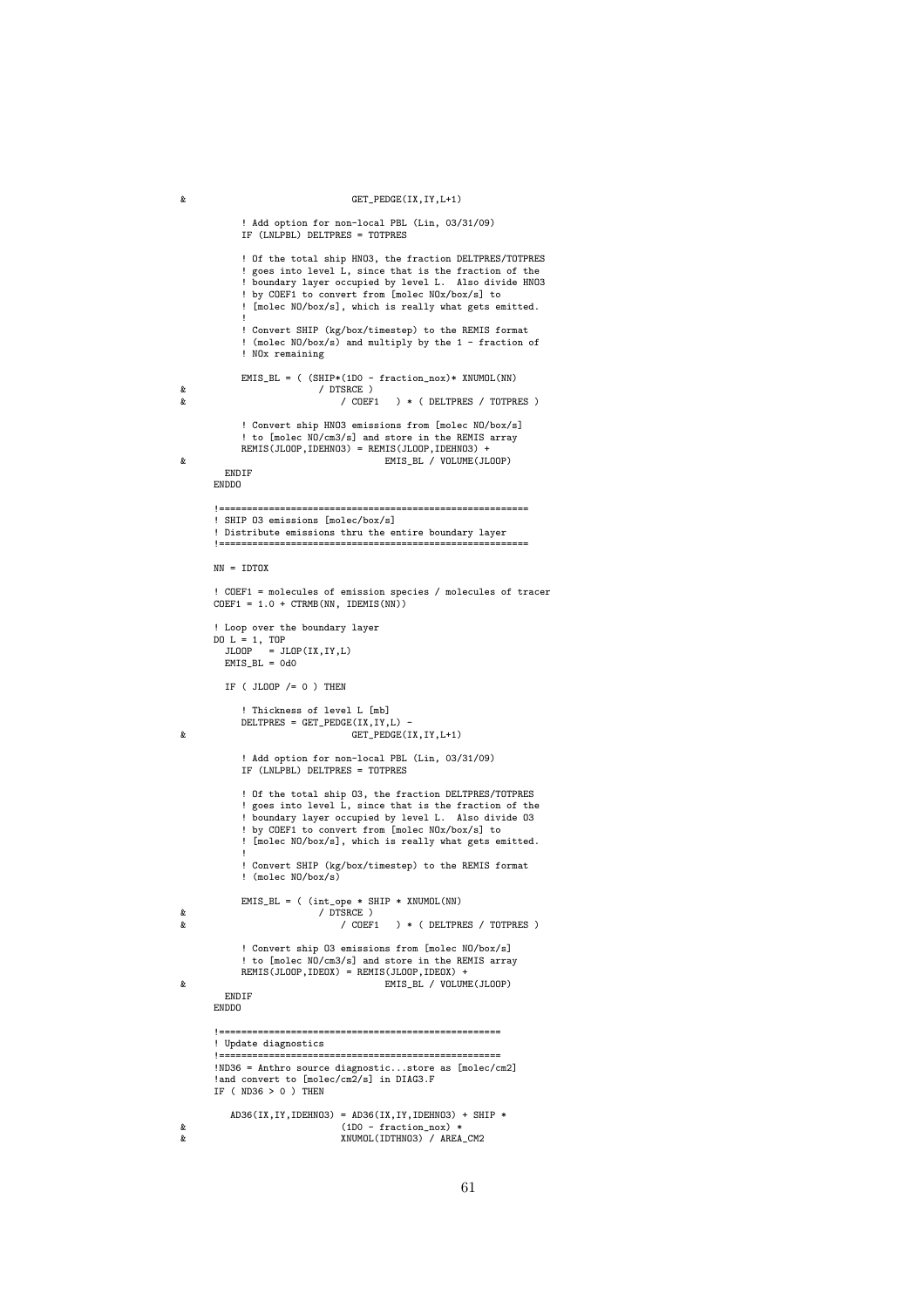```
AD36(IX,IY, IDEOX) = AD36(IX,IY, IDEOX) + SHIP *& int\_ope *<br>
& XNUMOL(ID
                            & XNUMOL(IDTOX) / AREA_CM2
         AD36(IX, IY, IDENOX) = AD36(IX, IY, IDENOX) + SHIP *& fraction_nox *<br>
& fraction_nox *<br>
XNUMOL(IDTNOX)
                            & XNUMOL(IDTNOX) / AREA_CM2
       ENDIF
       ! ND32 = save anthro NOx for levels L=1,NOXEXTENT [molec/cm2/s]
       IF ( ND32 > 0 ) THEN
AD32_an(IX,IY,IZ) = AD32_an(IX,IY,IZ) +
& ( SHIP * fraction_nox * XNUMOL(NN) /
& (DTSRCE * AREA_CM2 ) )
       ENDIF
   ENDIF
 ENDDO
```
The routine 'INTERPOLATE LUT' interpolates the values of the fraction of NO*<sup>x</sup>* remaining and integrated OPE in the LUT to the current values of the parameters. This routine is given below.

```
subroutine INTERPOLATE_LUT(I,J,o3,co,dens,fraction_nox,int_ope)
!=======================================================================
!
 ! INTERPOLATE_LUT: Return FracNOx or IntOPE from the LUT
!
 temp : model temperature<br>ino2 : J(NO2) value
  jno2 : J(NO2) value<br>cao3 : concentration
         : concentration 03 in ambient air
 alfa0 : solar elevation angle 5 hours ago
 alfa5 : solar elevation angle at this time<br>joid : ratio J(01D)/J(NO2)jo1d : ratio J(01D)/J(N02)<br>caco : concentration CO in
         : concentration CO in ambient air
!
 o3 : incoming o3 concentration
  co : incoming co concentration
 dens : incoming air density
!
  Based on routine GetAmf, by Henk Eskes, KNMI, nov 1999
!
                        G.C.M. Vinken, KNMI, june 2010
!=======================================================================
 USE DAO_MOD, ONLY : TS, SUNCOS, SUNCOS5
 USE TIME_MOD, ONLY : GET_LOCALTIME
  include "cmn_fj.h" <br>include "CMN_03" <br>fracnox, intope, jval!
                                            ! fracnox, intope, jvalues
  INTEGER, INTENT(IN) :: I, J<br>REAL*8, INTENT(IN) :: 03
  REAL*8, INTENT(IN) :: 03, co, dens<br>REAL, INTENT(OUT) :: fraction_no:
                                        :: fraction_nox,int_ope
  ! Local Variables
                                        :: IJLOOP<br>:: ntemp = 4<br>:: njno2 = 4
  integer, parameter
  integer, parameter : njno2 = 4<br>integer, parameter : ncao3 = 4
  integer, parameter :: ncao3 = 4<br>integer, parameter :: nalfa0 = 12
  integer, parameter :: nalfa0 = 12<br>integer, parameter :: nalfa5 = 12
  integer, parameter :: nalfa5 = 1<br>integer, parameter :: nio1d = 4
  integer, parameter : njo1d = 4<br>integer, parameter : ncaco = 4
  integer, parameter
  real,dimension(ntemp) :: templev<br>real,dimension(njno2) :: jno2lev
  real,dimension(njno2) :: jno2lev<br>real,dimension(ncao3) :: cao3lev
  real,dimension(ncao3) :: cao3lev<br>real,dimension(nalfa0) :: alfa0lev
  real,dimension(nalfa0) :: alfa0lev<br>real.dimension(nalfa5) :: alfa5lev
  real,dimension(nalfa5) :: alfa5le<br>real,dimension(njo1d) :: jo1dlev
  real,dimension(njo1d) :: jo1dlev<br>real.dimension(ncaco) :: cacolev
  real,dimension(ncaco)
  real :: temp_tmp,jno2_tmp,cao3_tmp
  ! Temporary variable storage<br>REAL :: alfa0_tr
                        :: alfa0_tmp,alfa5_tmp,jo1d_tmp,caco_tmp
```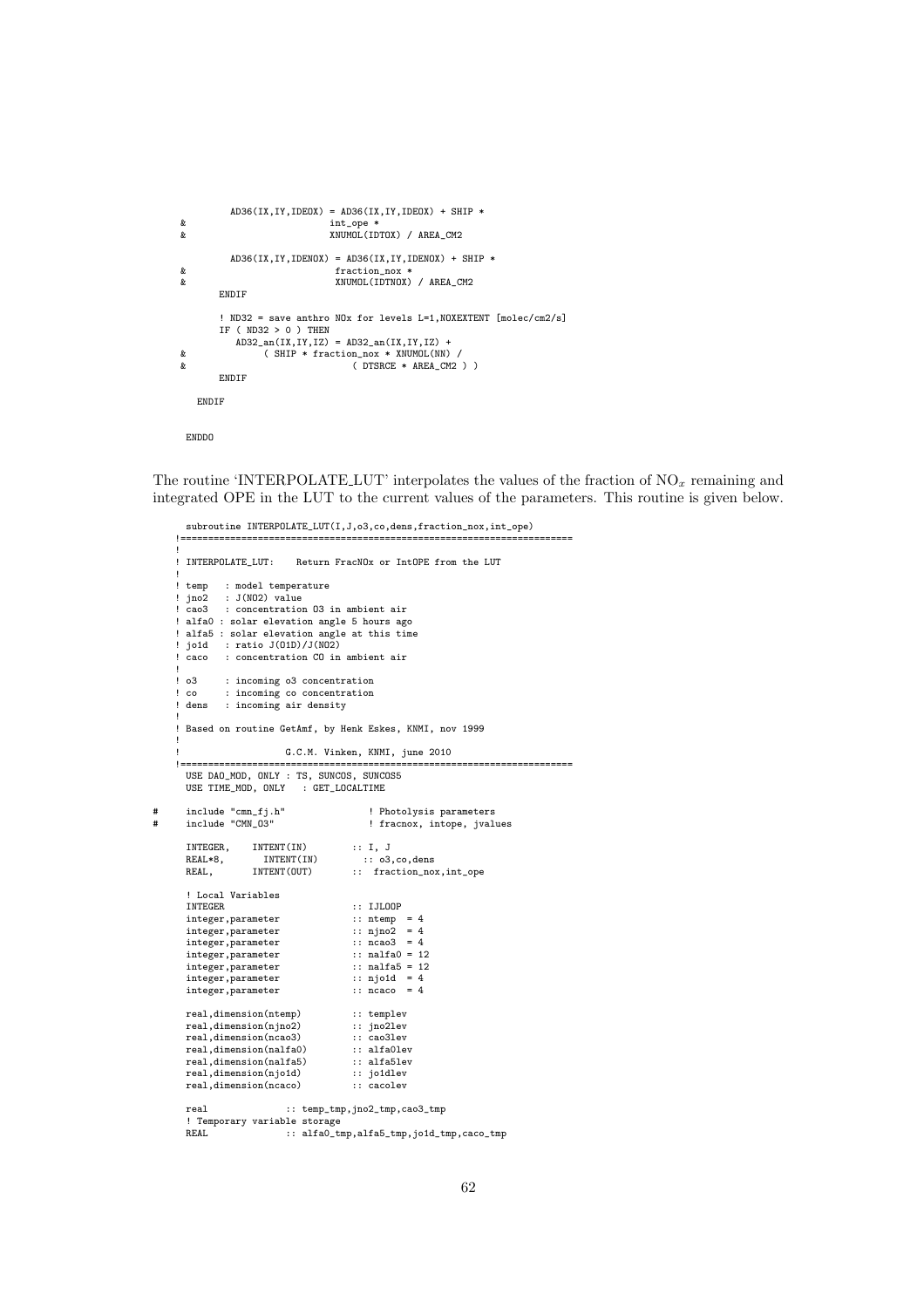```
real,dimension(2) :: xtemp,xjno2,xcao3,xalfa0
  ! Interpolation parameters
real,dimension(2) :: xalfa5,xjo1d,xcaco
 ! Interpolation parameters
 ! For loops
 : itemp, ijno2, icao3, ialfa0<br>integer :: ialfa5, ijo1d, icaco
 integer :: ialfa5, ijo1d, icaco<br>integer :: i0,i1,i2,i3,i4,i5,i6
                     \cdots integer :: i0,i1,i2,i3,i4,i5,i6,i7
  REAL,DIMENSION(7) :: var_array
! array contain temp, jno2, cao3, alfa_0, alfa_5, jo1d, caco
 ! Set the levels that were chosen in the look up table
templev = (/ 275., 280., 285., 300./)<br>
jno2lev = (/ 5.e-4, 0.0025, 0.0050, 0.012/)<br>
cao3lev = (/ 5., 20., 35., 75./)<br>
alfa0lev = (/ -90., -60., -45., -30., -15., 0., 15., 30.,<br>
$<br>
alfa5lev = (/ -90., -60., -45., -30., -15
 jo1dlev = (/ 5.e-4, 0.0015, 0.0025, 0.0055 /)
 cacolev = (/ 50., 100., 150., 1200. /)
 ! Set the variables
 IJLOOP = ( (J-1) * IIPAR ) + Ivar_array(1) = TS(I,J) ! Temperature
var_array(2) = jvalues(I,J,1) ! J(NO2)
var_array(3) = o3 / dens * 1.E9 ! [O3] in ppbv
  var_array(4) = ASIND(SUNCOS5(IJLOOP)) ! alfa0
var_array(5) = ASIND(SUNCOS(IJLOOP)) ! alfa5
  var_array(6) = jvalues(I,J,2) / jvalues(I,J,1) ! J(O1D)/J(NO2)
var_array(7) = co / dens * 1.E9 ! [CO] in ppbv
 if (jvalues(I,J,1) .eq. 0.) var_array(6) = 0. \blacksquare! prevent NaN when jvalues are 0.
  !
 ! Determine reference index (itemp,ijno2,icao3,ialfa0,ialfa5,ialfajo1d,icaco)
  !
  !===========================================================================
! Find smallest temperature reference level (i) for which actual temperature
  ! is smaller, then do
  !
! x(1) = ( temperature_level(i+1) - actual temperature )
  ! -------------------------------------------------
             ! ( temperature_level(i+1) - temperature_level(i) )
  !
   then x(2) = 1.0 - x(1)!
!===========================================================================
 ! Temperature:
  temp_tmp = var_array(1)
if ( var_array(1) > templev(ntemp) ) temp_tmp = templev(ntemp)
 ! If temperature larger than largest in LUT, assign largest temp
 if ( var_array(1) < templev(1) ) temp_tmp = templev(1)
  ! If temp smaller, assign smallest temp level
do i0=1,ntemp-1
     itemp = i0if( templev(itemp+1) > temp_tmp ) exit
 end do
xtemp(1)=(templev(itemp+1)-temp_tmp)/
                                 (templev(itemp+1)-templev(itemp)).<br>xtemp(2)=1.0-xtemp(1)
 ! J(NO2):
 jno2_tmp = var_array(2)if ( var_array(2) > jno2lev(njno2) ) jno2_tmp = jno2lev(njno2)
! If larger than largest in LUT, assign largest level values
 if ( var_{array(2) < jno2lev(1) ) jno2_tmp = jno2lev(1)
 ! If smaller, assign smallest level value
 do i0=1,njno2-1
     ijno2 = i0if( jno2lev(ijno2+1) > jno2_tmp ) exit
 end do
xjno2(1)=(jno2lev(ijno2+1)-jno2_tmp)/
$ (jno2lev(ijno2+1)-jno2lev(ijno2))
 xjno2(2)=1.0-xjno2(1)
 ! [O3]:
```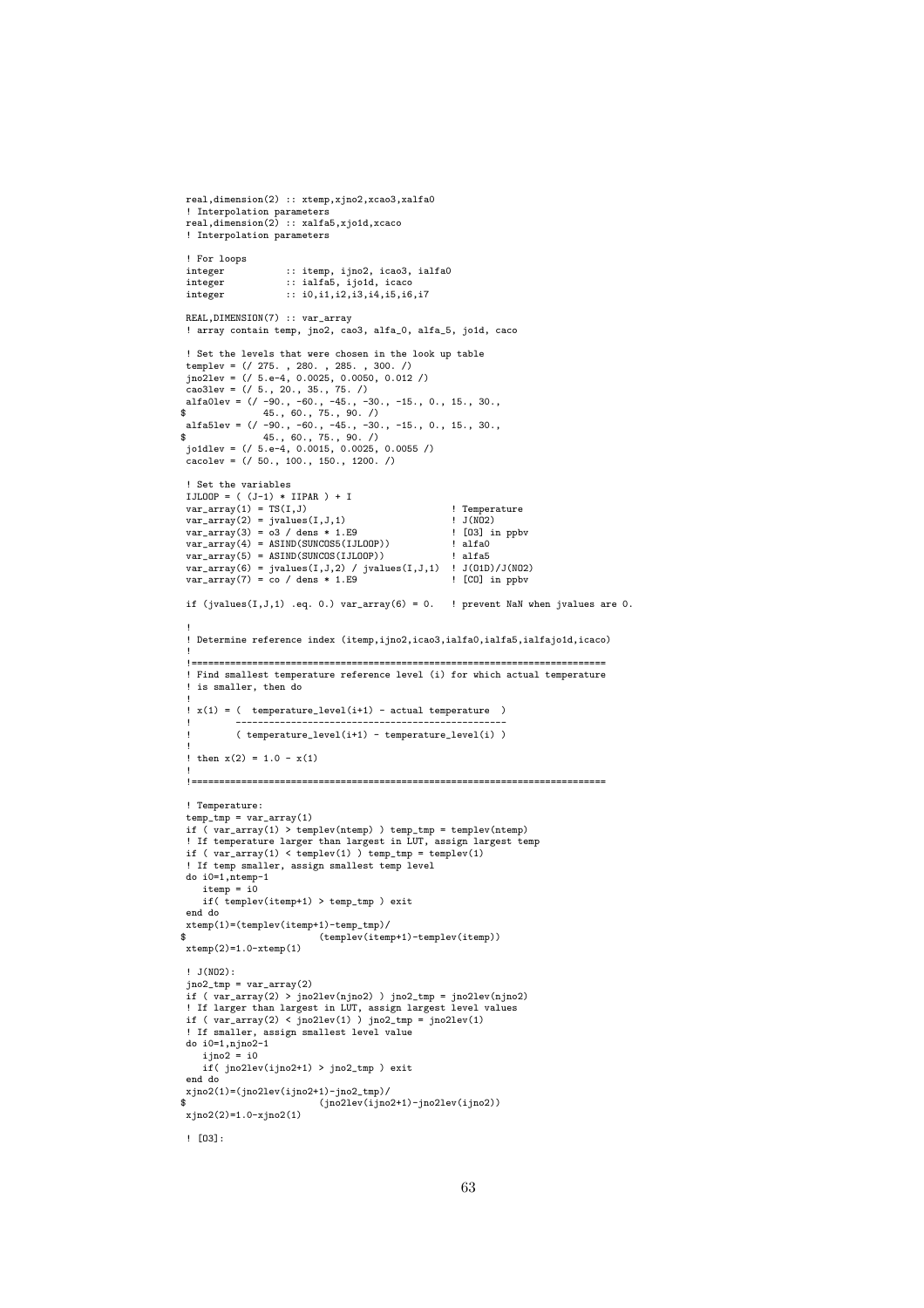```
cao3_{\text{tmp}} = var_{\text{array}}(3)if ( var_{array(3)} ) cao3lev(ncao3) ) cao3_tmp = cao3lev(ncao3)
 ! If larger than largest in LUT, assign largest level values
 if ( var_{array}(3) < co3lev(1) ) co3_{ump} = co3lev(1)! If smaller, assign smallest level value
do i0=1,ncao3-1
     icao3 = i0if( cao3lev(icao3+1) > cao3_tmp ) exit
 end do
xcao3(1)=(cao31ev(icao3+1)-cao3_tmp)/<br>$<br>(cao3lev(icao)
                                (cao3lev(icao3+1)-cao3lev(icao3))xcao3(2)=1.0-xcao3(1)
 ! alfa0:
 \text{aIfa0}_tmp = \text{var}_{\text{array}}(4)if ( var_{\text{array}}(4) > \text{aIfa0lev(nalfa0)} ) alfa0<sub>_</sub>tmp =<br>$
$ alfa0lev(nalfa0)
! If larger than largest in LUT, assign largest level values
 if ( var_{\text{array}}(4) < \text{alfa0lev}(1) ) \text{alfa0\_tmp} = \text{alfa0lev}(1)! If smaller, assign smallest level value
do i0=1,nalfa0-1
    ialfa0 = i0if( alfa0lev(ialfa0+1) > alfa0_tmp ) exit
 end do
xalfa0(1)=(alfa0lev(ialfa0+1)-alfa0_tmp)/
                                (atablev(ialfa0+1)-alta0lev(ialfa0))xalfa0(2)=1.0-xalfa0(1)
 ! alfa5:
 alfa5_tmp = var_array(5)
 if ( var_array(5) > alfa5lev(nalfa5) ) alfa5_tmp =
$ alfa5lev(nalfa5)
! If larger than largest in LUT, assign largest level values
if ( var_array(5) < alfa5lev(1) ) alfa5_tmp = alfa5lev(1)
  ! If smaller, assign smallest level value
do i0=1,nalfa5-1
    ialfa5 = i0
    if( alfa5lev(ialfa5+1) > alfa5_tmp ) exit
 end do<br>xalfa5(1)=(alfa5lev(ialfa5+1)-alfa5_tmp)/
xalfa5(1)=(alfa5lev(ialfa5+1)-alfa5_tmp)/
$ (alfa5lev(ialfa5+1)-alfa5lev(ialfa5))
xalfa5(2)=1.0-xalfa5(1)
 ! jo1d:
 jo1d_tmp = var_array(6)
  if ( var_array(6) > jo1dlev(njo1d) ) jo1d_tmp = jo1dlev(njo1d)
! If larger than largest in LUT, assign largest level values
if ( var_array(6) < jo1dlev(1) ) jo1d_tmp = jo1dlev(1)
  ! If smaller, assign smallest level value
do i0=1,njo1d-1
     ijo1\ddot{d} = i0
     if( jo1dlev(ijo1d+1) > jo1d_tmp ) exit
 end do
xjold(1)=(joldlev(ijold+1)-jold\_tmp)/$ (jo1dlev(ijo1d+1)-jo1dlev(ijo1d))
 xjo1d(2)=1.0-xjo1d(1)
 ! [CO]:
 caco_tmp = var_array(7)
 if ( var_array(7) > cacolev(ncaco) ) caco_tmp = cacolev(ncaco)
  ! If larger than largest in LUT, assign largest level values
if ( var_array(7) < cacolev(1) ) caco_tmp = cacolev(1)
 ! If smaller, assign smallest level value
 do i0=1, ncaco-1
     i<sub>c</sub> = i0if( cacolev(icaco+1) > caco_tmp ) exit
 end do
xcaco(1)=(cacolev(icaco+1)-caco_tmp)/<br>$ (cacolev(icaco
                                (cacolev(icaco+1)-cacolev(icaco))xcaco(2)=1.0-xcaco(1)
  !
! Linear interpolation
  !
 fraction_nox=0.0
  int_ope = 0.0
do i1=1,2
  do i2=1,2
   do 13=1.2do i4=1,2
```